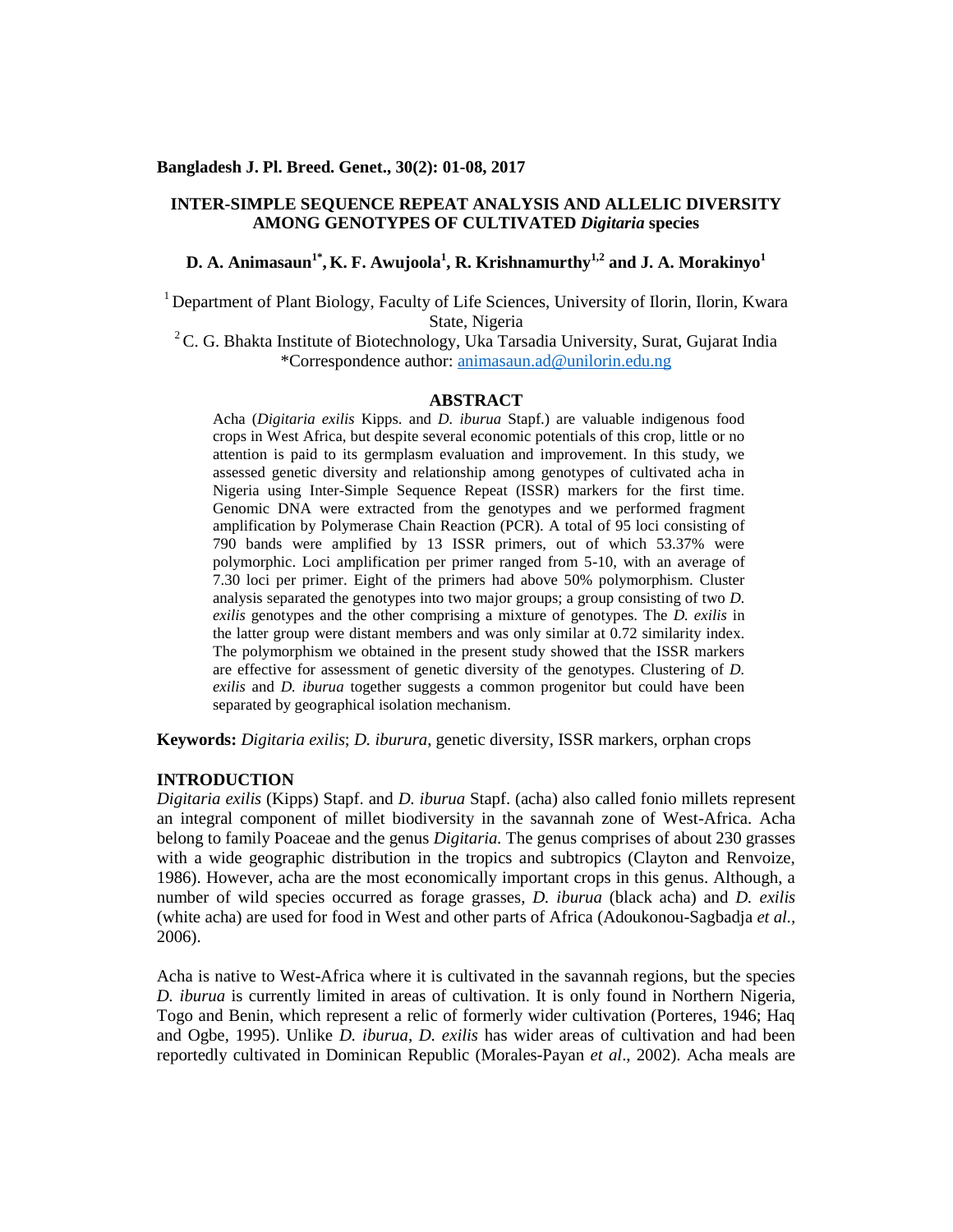well appreciated for its taste and easy digestibility in many tribal areas of Guinea, Mali, Togo and Nigeria. The protein composition is rich in methionine and cystine, two vital amino-acids usually deficient in major cereals (Vietmeyer *et al*., 1996).

Despite the importance of this crop to traditional agriculture in West Africa, particularly Nigeria, research efforts to improve the crop is still grossly inadequate. Consequently, the crops remain primitive facing diverse agronomical problems which contributes notably to grain yield lost (Maji *et al*., 2003). Traditionally, local farmers distinguish three groups based on the growth cycle: precocious, intermediate and late maturing types. The first insight into the characterization of acha genetic diversity was based on morph-botanical characteristics (Porteres, 1976). However, the study did not include *D. iburua* due to its restricted cultivation areas. There are other reports on acha characterization using agronomic traits (Adoukonou-Sagbadja *et al*., 2006; Dachi and Gana, 2008).

Diversity analysis based on morphological traits may be inflated and unrealistic due to environmental influence. Since acha exhibit some level of isomorphism and difficult to distinguish morphologically during the vegetative growth stage, molecular characterization of the available germplasm is imperative. This will facilitate the use of genetic resources and estimation of genetic relatedness among the genotypes faster than the conventional methods (Semagn *et al*., 2006). Thus efficiency of genetic gain by selection can be improved if the patterns of genetic diversity within a population of breeding lines are known. This could be of significant importance in varietal identification, proper purity maintenance and implementation of germplasm conservation. Attempts using RAPD markers to assess the molecular variability of acha have been reported, but it involved few accessions from geographically restricted areas of Togo and Nigeria (Hilu *et al*., 1997).

There is still a wild gap in the knowledge of genetic diversity and molecular characterization of the West Africa acha genotypes. More also, genotypes from Nigeria were not included in the previous molecular characterization studies. Hence, the present study assessed the genetic diversity in the germplasm of two cultivated species of acha (*D. exilis* and *D iburua*) in Nigeria using microsatellite (ISSR) markers. Information on intra- and inter-specific genetic variations in the genotypes could be harnessed and utilized for breeding and improvement of the crop.

# **MATERIALS AND METHODS**

## **Plant Materials**

The seeds of eleven genotypes of two cultivated species of acha (*D. exilis* and *D. iburua*) were collected from different sources in Nigeria (Table 1.). The seed were grown in the net house to raise young plants for the molecular characterization. Two weeks after germination, young unfolding leaves of each genotype were harvest into separate labelled sample bottles for DNA isolation.

#### **DNA Isolation and Polymerase Chain Reaction**

Genomic DNA was isolated from 100 mg of the leaf sample using Zymo Plant Mini Kit Zymo Research, USA). The quality of the DNA was checked on 0.8% agarose gels and the DNA concentrations estimated using a Nanodrop 8000 spectrophotometer (Nanodrop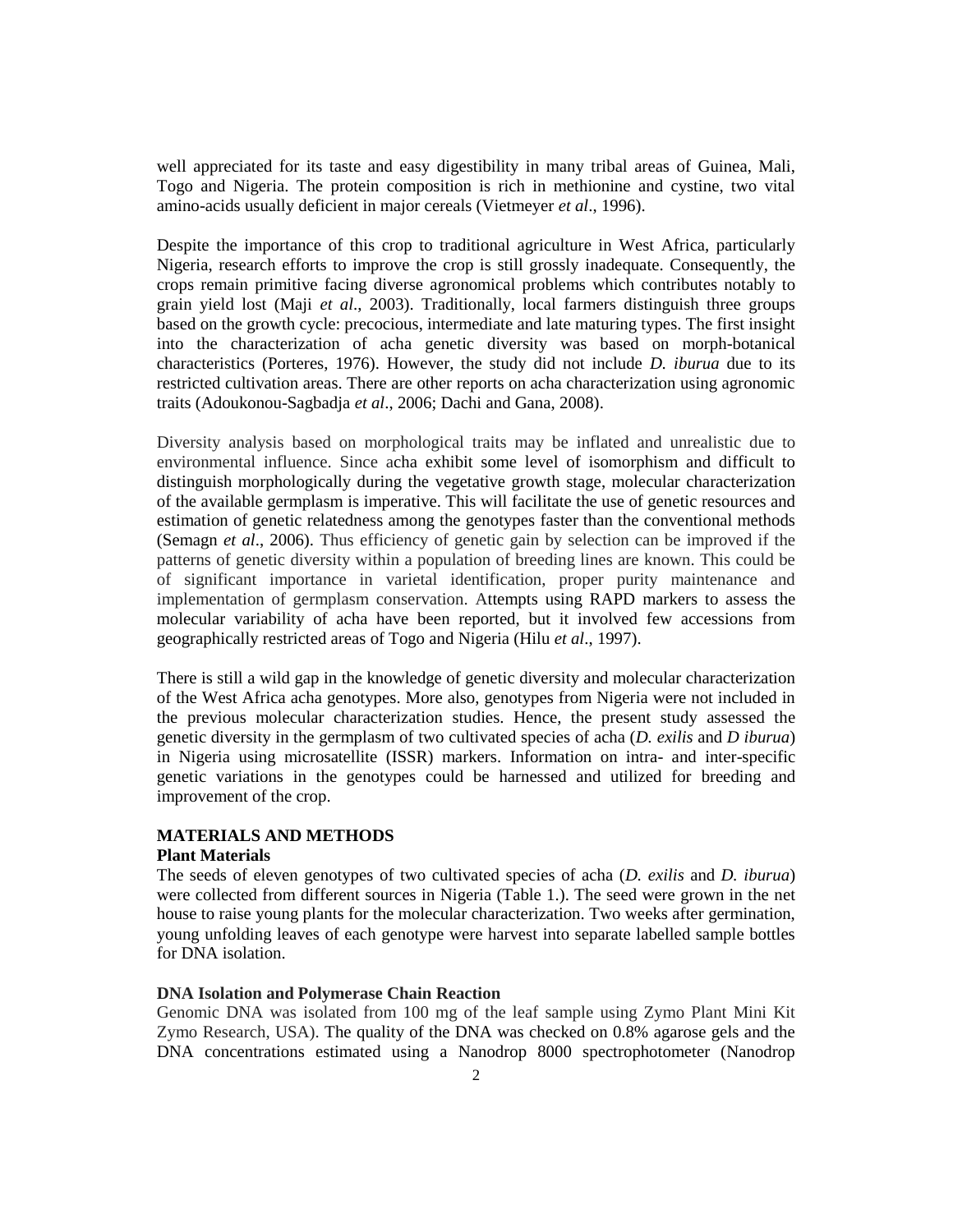Technologies, USA). A total of 21 Inter-Simple Sequence Repeat (ISSR) primers were initially used for the Polymerase Chain Reaction (PCR). The final reaction volume was  $20 \mu$ l in in thin wall PCR tube (Axygen; USA). Each reaction mixture consisted of 1.0 µl (50 ng) of gDNA, 1.0 µl of primer (10 pmol/ml), 10.5 µl of 1X PCR mix (3 mM MgCl<sub>2</sub>, 0.2 mM dNTPs, one unit of *Taq* DNA Polymerase (Fermentas, Life Sciences) and 7.5 µl nuclease free water. The PCR was performed on Thermal cycler (Applied Biosystems, USA). The PCR conditions include the initial denaturation at  $94^{\circ}$ C for 2 minutes followed by 40 cycles of final denaturation at 94  $^{\circ}$ C for 30 seconds, primer annealing at 27  $^{\circ}$ C (varied based on primer Tm) for 45 seconds and extension at 72  $\mathrm{^{\circ}C}$  for 90 seconds. Final extension was at 72  $\rm{^{\circ}C}$  for 10 minutes and the system was put on hold for at 4 $\rm{^{\circ}C}$  for 10 minutes. 5 µl of the PCR products was mixed with  $1 \mu$ l of 6 X gel loading dye and electrophoresed on 1.5% agarose gel stained with ethidium bromide using 1X TAE buffer. Fragment sizes of the amplified products were anticipated from the gel by comparison with standard molecular weight marker (Thermofisher, USA). The amplified product was visualized as a single compact band under UV light and documented by gel documentation system (SIGMA-3-16KL).

## **Data Analysis**

Reproducible and clear bands were score as 1 for presence and 0 for absence across the lanes in reference to the standard marker. The data were subsequently used to construct a dendrogram using the unweighted pair group method of arithmetic averages (UPGMA). All the computations were carried out using the NTSYpc (Numerical Taxonomy and Multivariate Analysis System) software version 2.

#### **RESULTS AND DISCUSSION**

The concentrations of genomic DNA extracted from the genotypes of acha ranged from 123.81-186.03 g/ µl, the OD (Optical Density) at 260/280 nm was between 1.51 and 1.72 (Table 2). Amplification of DNA fragment by PCR depends on quality of the gDNA among other factors. The quality is usually measured by Optical Density (OD) of Absorbance reading at 260 nm and 280 nm. A good DNA has ratio of  $OD<sub>260</sub>/OD<sub>280</sub>$  between 1.8 and 2.0, values below and above this range signify protein and RNA contaminations respectively. Highest DNA concentration of 186.03 g/  $\mu$ l was found in a *D. iburua*, Nopiya and the least (123.81  $g/\mu$ ) recorded in another genotype Gwabi. Similarly, genotypes Gopanto and Ndai which are both *D. iburua* had the highest (O.D 1.72) and least (O.D 1.51) purity respectively. The OD values obtained in this study produced good amplification. This is due to the ability of the PCR technique to amplify DNA with relatively small impurity. To corroborate this, Scotti *et al.* (1999) remarked that DNA with low OD values could give a good PCR product, however, this statement is relative and did not distinctively elucidate the degree of impurity the technique could accommodate. In addition, DNA with OD values less than 1.5 was successfully amplified for SSR genetic analysis (Otoo *et al*., 2009).

Out of the twenty ISSR primers tested, thirteen ISSR markers produced remarkable and reproducible fragments. The number of amplified loci, monomorphic and polymorphic bands as well as the percentage polymorphism expressed by each of the primers is presented in Table 3. A total of 95 bands were generated by13 primers with average of 7.30 loci per primer. Inter and intra- specific diversity assessment of germplasm is useful in conservation of genetic resources and prediction of combining ability of breeding materials. Fragment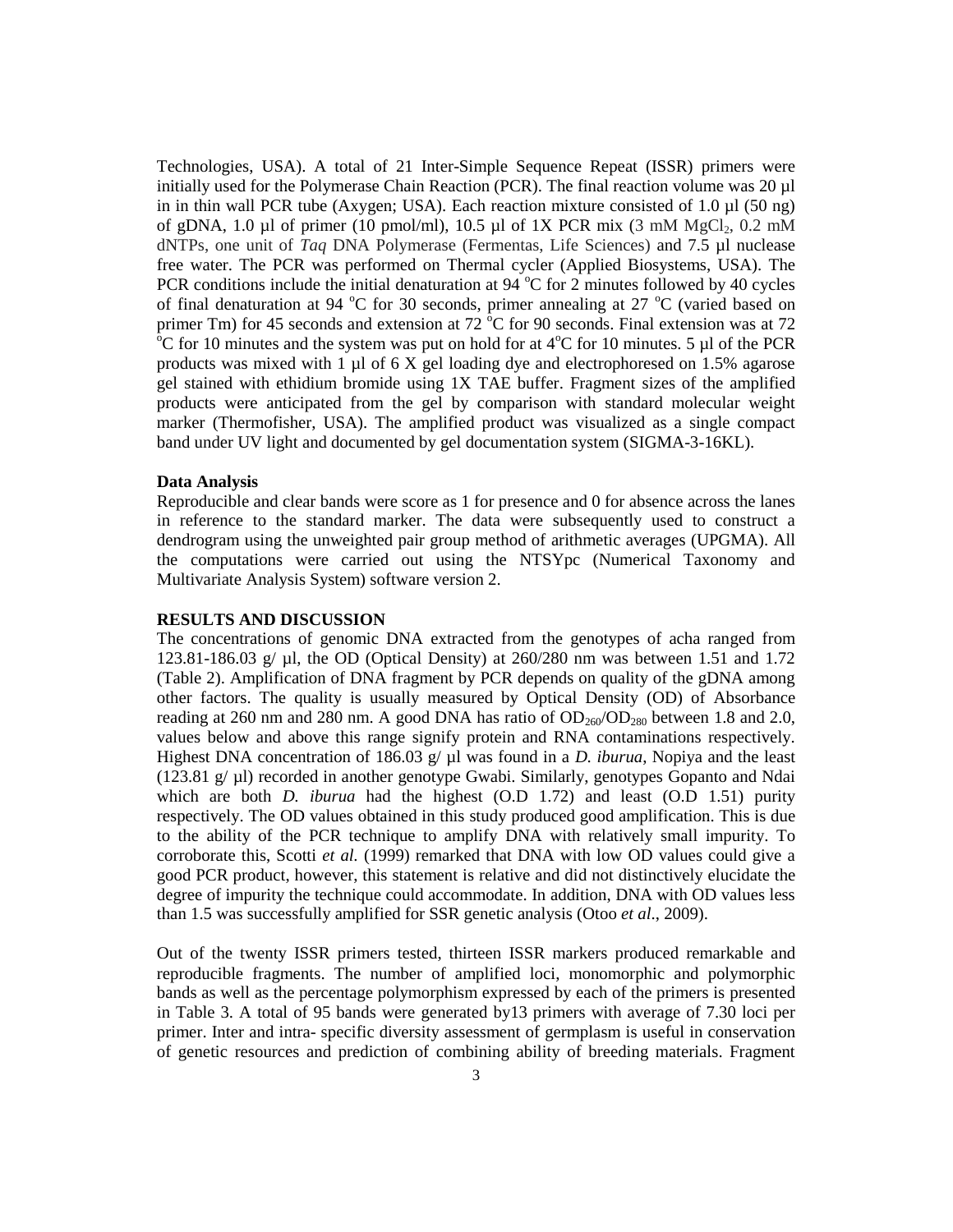amplification by the ISSR primers revealed inter and intra-genetic diversity among the genotypes of *D. exilis* and *D. iburua* in Nigeria. The genotypes showed considerable heterologous amplification of the alleles where about 46% were monomorphic and over 53% were polymorphic, this indicated that the ISSR markers are effective in revealing genetic variations in the genotypes. This is in agreement with earlier workers who had demonstrated that microsatellite markers are effective in genotyping and fingerprinting of plant accessions (Ajibade *et al*., 2000; Animasaun *et al*., 2015).

| Genotype | Name      | Common name | Source <sup>†</sup> |
|----------|-----------|-------------|---------------------|
| Gwabi    | D. iburua | Black acha  | <b>NCRI</b>         |
| Kereep   | D. exilis | White acha  | <b>NCRI</b>         |
| Agyong   | D. exilis | White acha  | <b>NCRI</b>         |
| Gopanto  | D. iburua | Black acha  | <b>NCRI</b>         |
| Ndai     | D. exilis | White acha  | <b>NCRI</b>         |
| Nopiya   | D. iburua | Black acha  | <b>NCRI</b>         |
| Bauchi   | D. iburua | Black acha  | Field               |
| NGB00629 | D. exilis | White acha  | <b>NACGRAB</b>      |
| Niger    | D. iburua | Black acha  | Market              |
| Kebbi    | D. exilis | Black acha  | Field               |
| Kebbi-2  | D. iburua | Black acha  | Field               |

**Table 1. Genotype name, common name, and source of** *D. exilis* **and D.** *iburua* **used for the study**

†NCRI: National Cereal Research Institute, Badeggi Niger state Nigeria

†NACGRAB: National Centre for Genetic Resources and Biotechnology, Ibadan, Nigeria

|  | Table 2. Concentrations and purity of gDNA extracted from eleven genotypes of |  |  |  |  |  |
|--|-------------------------------------------------------------------------------|--|--|--|--|--|
|  | Digitaria exilis and D. iburua, the two common varieties grown in Nigeria     |  |  |  |  |  |

| S/No | Genotype | gDNA g/µl | <sup>†</sup> OD 260/280 nm |
|------|----------|-----------|----------------------------|
|      | Gwabi    | 123.81    | 1.54                       |
|      | Kereep   | 164.23    | 1.68                       |
| 3    | Agyong   | 176.14    | 1.71                       |
| 4    | Gopanto  | 178.40    | 1.72                       |
| 5    | Ndai     | 158.21    | 1.51                       |
| 6    | Nopiya   | 186.03    | 1.71                       |
|      | NGB00629 | 176.14    | 1.62                       |
| 8    | Bauchi   | 167.04    | 1.58                       |
| 9    | Niger    | 158.42    | 1.51                       |
| 10   | Kebbi-1  | 169.61    | 1.58                       |
| 11   | Kebbi-2  | 160.11    | 1.54                       |

<sup>†</sup>OD = Optical Density measurement of the DNA

A high number of alleles and polymorphism are important for correct estimation of genetic diversity of a germplasm. Figure 1 showed the frequency of amplification by each of the primer. Primers ISSR5 and ISSR 10 had highest allelic frequency of 79 and 70 respectively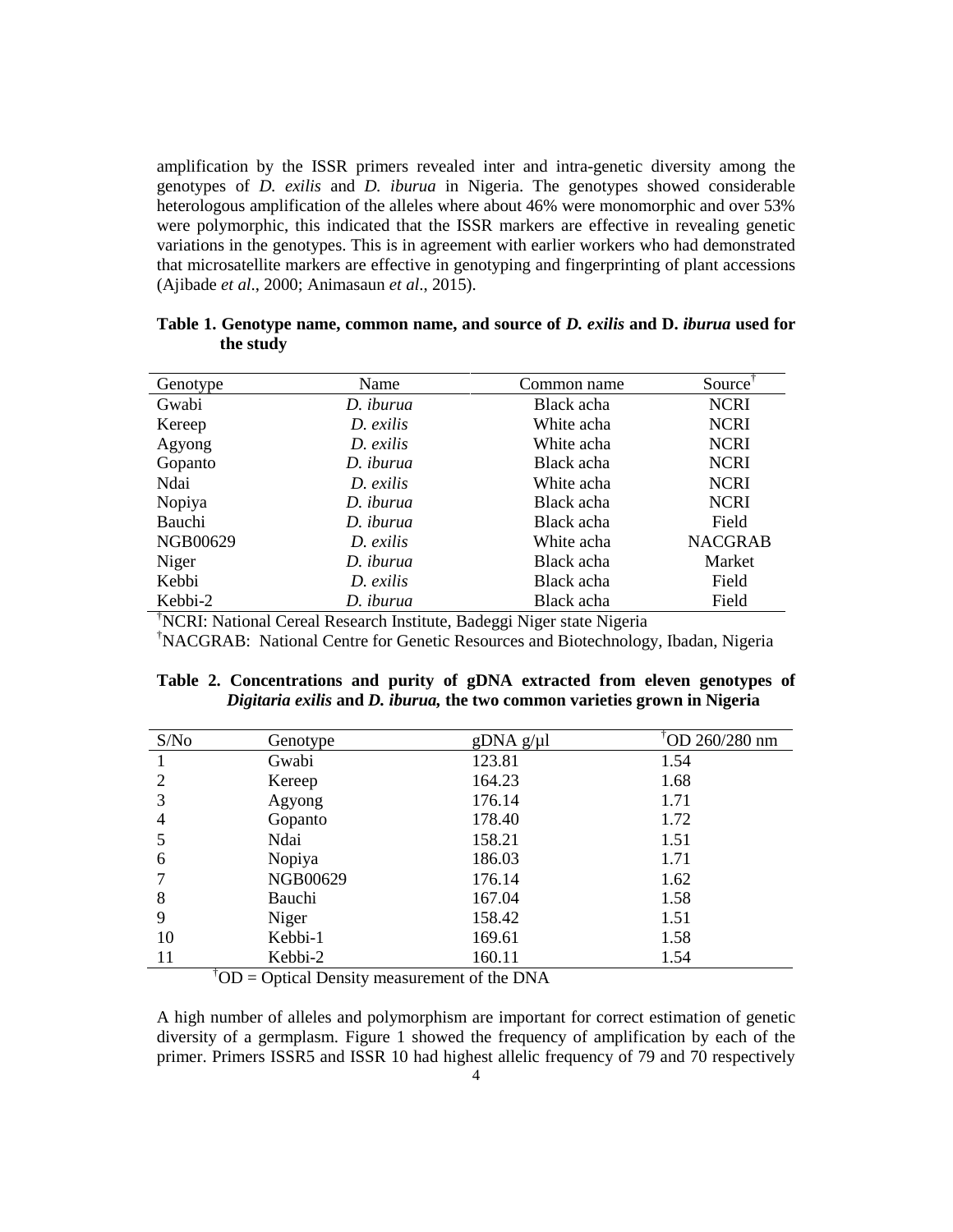followed by ISSR 13 which occurred in nine loci but marked by 70 alleles. ISSR8 had the least allelic frequency but interestingly had the highest polymorphism.

|                                                       |  |  | Table 3. Amplification and polymorphism pattern of ISSSR markers used in the |  |  |  |  |  |  |  |
|-------------------------------------------------------|--|--|------------------------------------------------------------------------------|--|--|--|--|--|--|--|
| diversity study of accessions of <i>Digitaria</i> spp |  |  |                                                                              |  |  |  |  |  |  |  |

| <b>SN</b> | Marker             | Sequence $(5 - 3)$        | <b>TNA</b> | <b>TNL</b> | <b>NM</b>      | <b>NPL</b>     | $P(\% )$ |
|-----------|--------------------|---------------------------|------------|------------|----------------|----------------|----------|
|           | code               |                           |            |            | L              |                |          |
|           | ISSR1              | <b>GAGAGAGAGAGACC</b>     | 51         | 6          | 3              | 3              | 50.00    |
| 2         | ISSR <sub>2</sub>  | <b>CTCTCTCTCTCTCTCTAC</b> | 64         | 6          | 2              | 4              | 66.67    |
| 3         | ISSR3              | <b>CACACACACACAAG</b>     | 62         |            | 4              | 3              | 42.90    |
| 4         | ISSR4              | <b>CAGCACACACACACACA</b>  | 66         | 6          | 4              | $\mathfrak{D}$ | 33.33    |
|           | ISSR <sub>5</sub>  | <b>GTGTGTGTGTGTCC</b>     | 79         | 10         | 4              | 6              | 60.00    |
| 6         | ISSR6              | <b>CTCTCTCTCTCTCTCTGC</b> | 67         |            | 3              | 4              | 57.14    |
|           | ISSR7              | GAGAGAGAGAGAGG            | 73         | 8          | 4              | 4              | 50.00    |
| 8         | <b>ISSR8</b>       | AGCACGAGCAGCAGCGG         | 35         |            | $\mathfrak{D}$ | 5              | 85.71    |
| 9         | ISSR9              | <b>CACACACACACACAAT</b>   | 67         | 8          |                | 3              | 37.50    |
| 10        | ISSR <sub>10</sub> | AGCACGAGCAGCAGCGT         | 70         | 10         | 3              |                | 70.00    |
| 11        | ISSR <sub>11</sub> | GTGTGTGTGTGTGTTG          | 43         | 5          | 3              | ↑              | 40.60    |
| 12        | <b>ISSR12</b>      | GTGTGTGTGTGTGTCT          | 43         | 6          | 4              | $\mathfrak{D}$ | 33.30    |
| 13        | ISSR <sub>13</sub> | <b>GCTGAGAGAGAGAGAGA</b>  | 70         | 9          | 6              | 3              | 66.67    |

 $TNA$  = Total number of allele;  $TNL$  = Total number of loci,  $NML$  = Number of monomorphic loci, NPL = Number of polymorphic loci,  $\%$  P = Percentage polymorphism



**Fig 1. Allelic frequency amplification of the thirteen ISSR primers on eleven Nigerian acha genotypes (key: Y-axis: the allelic frequency; X-axis: the ISSR markers used for the diversity study).**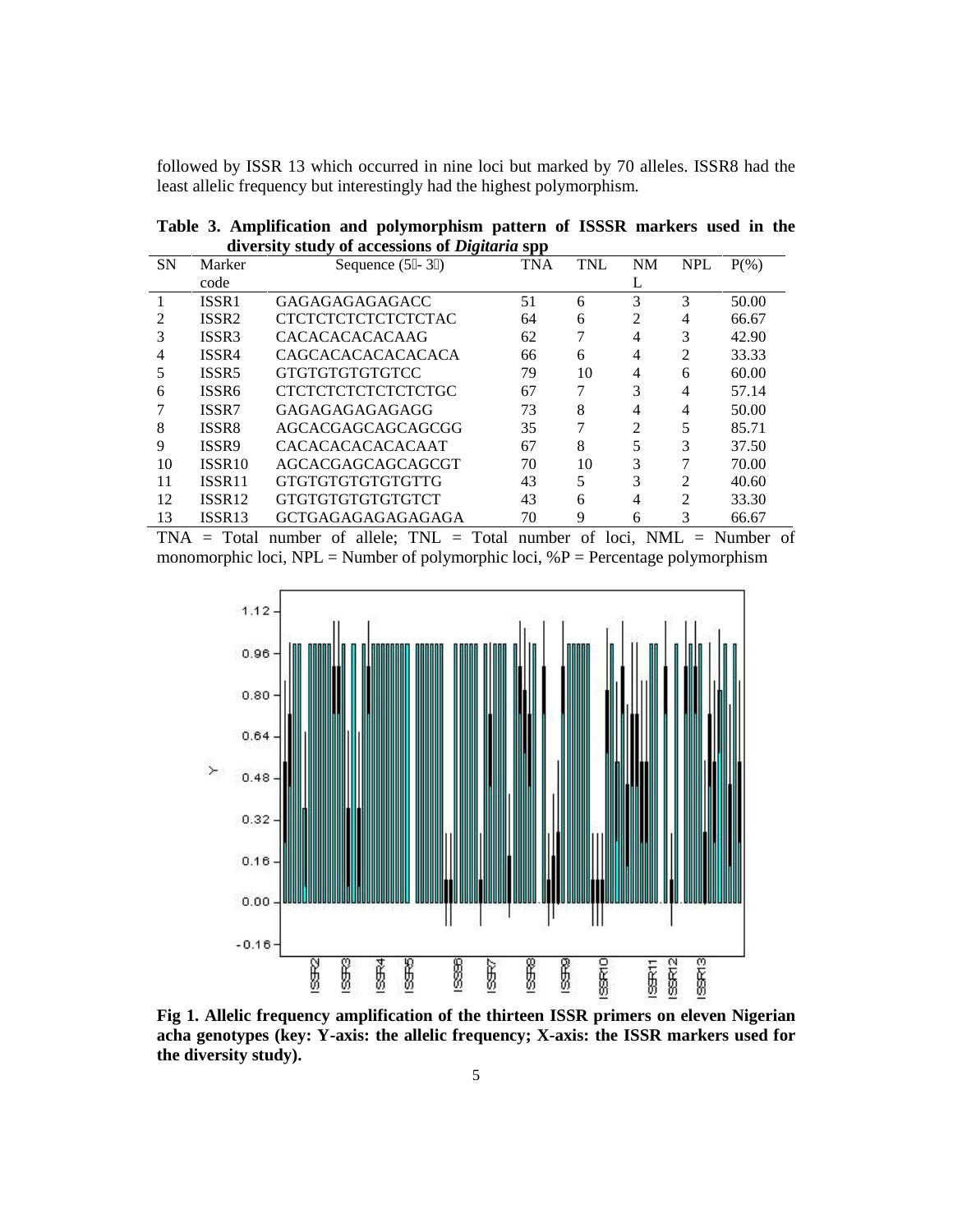The frequency of null allele was highest in primer ISSR11. Since, microsatellite profile are commonly interpreted in terms of allele phenotype, the degree of polymorphism correlates to diversity and effectiveness of the markers (Pfeiffer *et al*., 2011). Although a few of the markers had low allelic frequencies and percentage polymorphism, most of the primer produced higher polymorphism. Significantly low numbers of alleles and gene diversity was recorded in cultivated pearl millet accessions compared with wild accessions using SSR markers (Oumar *et al*., 2008). However, Azevedo *et al*., (2012) reported high loci amplification and polymorphism in napier grass and millet accessions using microsatellite markers.



### **Fig 2. Dendrogram showing genetic relationship among the genotypes of white (***D.* **exilis) and black (***D. iburua***) acha cultivated in Nigeria.**

The genetic similarity among the eleven genotypes of acha (fonio millet) revealed average relationship. At similarity index of 0.68, the dendrogram as defined by the thirteen ISSR markers revealed two major groups; A and B (Fig 3). Group A consisted of two *D. exilis* (white acha) genotypes; Kebbi-1 and Kereep which are similar at 0.78 index. The second group (group B) had two subgroups (B1 and B2). The B1 had two clusters, whereas cluster B1(i) had two *D. exilis* members that are 84% similar, B1(ii) comprised of six genotypes of five *D. iburua* and a *D. exilis,* with the latter separated from the other five *D. iburua* members at 0.80 index scale. The genetic relationship that exits between Agyong, NGB00629, Ndai which are all *exilis* genotypes but clustered with the *iburua* suggested they are genetically linked.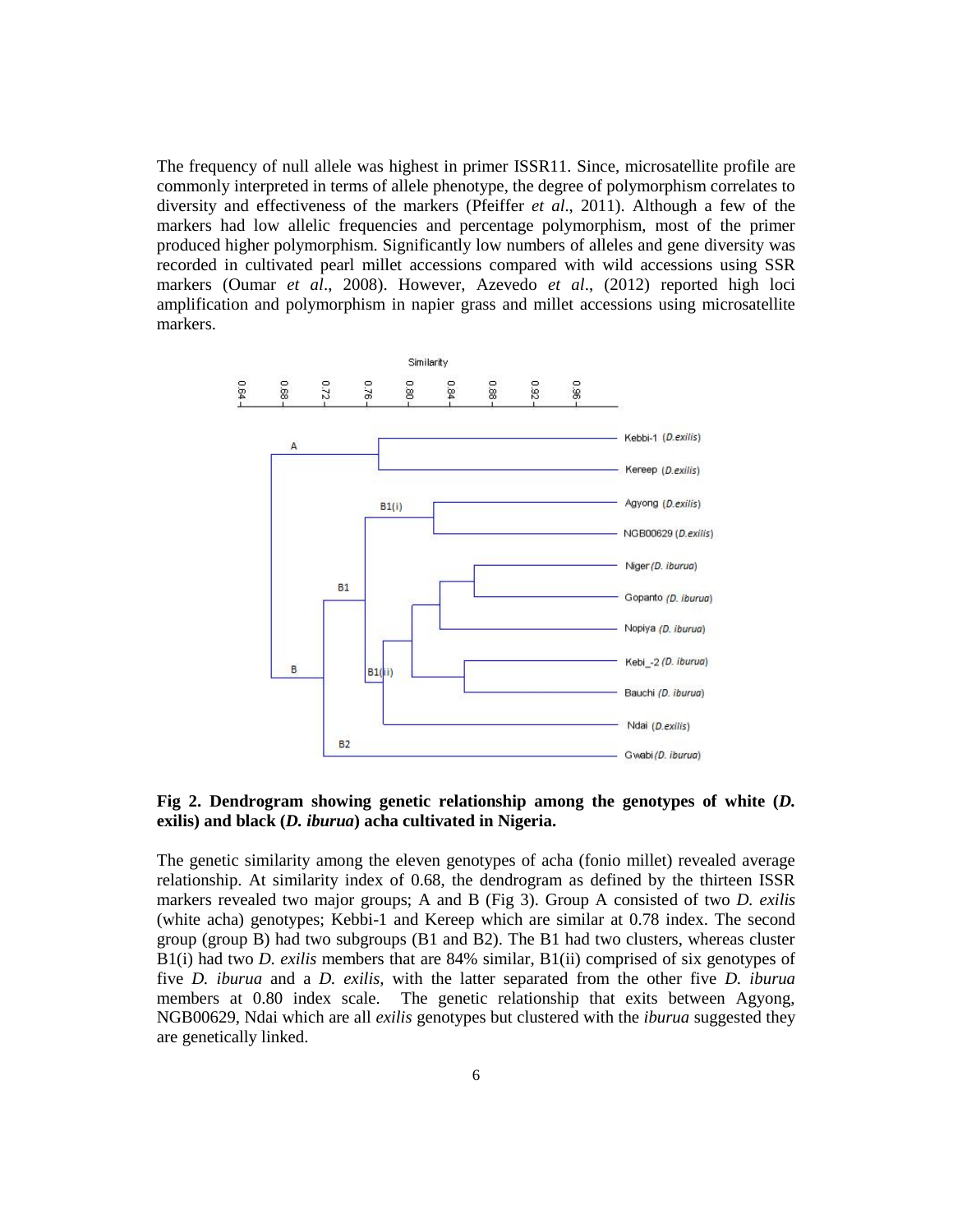The other five members are more similar, but the closest genotypes of this cluster are Kebbi- 2 and Bauchi. In contrast to the B1 sub-group, the B2 had only one genotype, Gwabi (*D. iburua*) a black fonio millet which is distantly separated from the other *D. iburua* genotypes in group B. The result of cluster analysis revealed that basically, *D. exilis* are genetically dissimilar from the *D. iburua,* nevertheless, some degree of intra-specific diversity also existed. The genetic variation in these two species was earlier reported (Hilu *et al.,* 1997; Adoukonou-Sagbadja *et al*., 2006). Although their summations were based on morphological and agronomical studies, the pattern of cluster obtained in this study was similar to their reports and congruent to Hilu (1995). This suggests a common progenitor for the species.

#### **CONCLUSION**

Accurate assessment of genetic diversity is important in crop breeding and adequate genetic information would identify potential parental combinations to create segregating progenies with maximum genetic variability for further selection. Findings from the present study showed that ISSR markers are valuable asset for estimating genetic diversity. The polymorphism obtained indicated remarkable inter and intra-specific variation among the available genotypes of acha in Nigeria. Occurrence of *D. exilis* and *D. iburua* together in a cluster revealed their relatedness and suggesting a common ancestor. It is however imperative that more genotypes and wild relatives from diverse sources be evaluated for diversity and phylogeny to provide broader gene pool from where selection can be made for a breeding program to improve the crop

#### **REFERENCES**

- Adoukonou-Sagbadja, A. H. 2010. Genetic Characterization of traditional fonio millets (*Digitaria exilis, D. iburua* Stapf.) Landraces from West-Africa: Implications for conservation and breeding. Ph.D. thesis, Justus-Liebig University, Giessen, Germany. p.107.
- Adoukonou-Sagbadja, H., A. Dansi, R. Vodouhè and K. Akpagana. 2006. Indigenous knowledge and traditional conservation of fonio millet (*Digitaria exilis* Stapf, *Digitaria iburua* Stapf) in Togo. Biodivers Conser. 15:23-29.
- Ajibade, S. R., N. F. Weeden and S. Michite 2000. Inter simple sequence repeat analysis of genetic relationships in the genus *Vigna. Eupytical*, 111: 47-55
- Animasaun, D. A., J. A. Morakinyo, O. T. Mustapha and R. Krishnamurthy. 2015. Assessment of genetic diversity in accessions of pearl millet *(Pennisetum glaucum)* and napier grass *(Pennisetum purpureum)* using micro satellite (ISSR) markers. Iranian J. Genet. Plant Breed*.* 4(1): 25-35.
- Azevedo, A. L., P. P. Costa, J. C. Machado, M. A. Machado, A. V. Pereira and F. J. da Silava Ledo. 2012. Cross species amplification of *Pennisetum glaucum* Microsatellite markers in *Pennisetum purpureum* and genetic diversity of Napier grass accessions. Crop Science*.* 52: 1776-1785.
- Clayton W. D. and S. A. Renvoize. 1980. Genera Graminum, grasses of the world. Kew Bull Add Series XIII.
- Dachi, S. N. and A. S. Gana. 2008. Adaptability and yield evaluation of some Acha (*Digitaria exilis* and *Digitaria iburua* Kippis Stapf) accessions at Kusogi – Bida, Niger State, Nigeria. African Journal of General Agriculture. 4(2): 73-77.